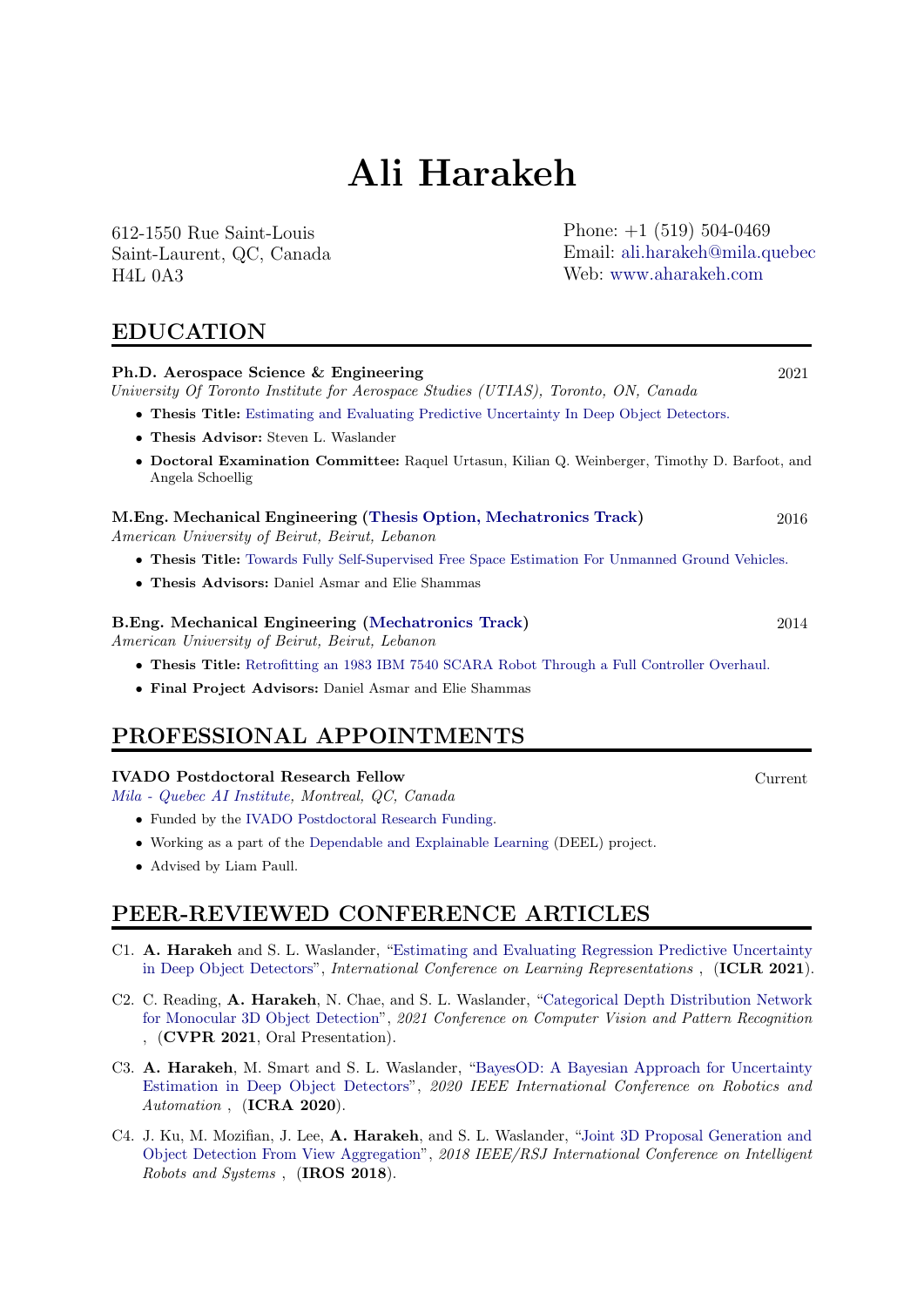- C5. M. Angus, M. ElBalkini, S. Khan, A. Harakeh, O. Andrienko , C. Reading, S. L. Waslander, and K. Czarnecki, ["Unlimited Road-scene Synthetic Annotation \(URSA\) Dataset"](https://arxiv.org/pdf/1807.06056.pdf), The 21st IEEE International Conference on Intelligent Transportation Systems, (ITSC 2018).
- C6. J. Lee, S. Walsh, A. Harakeh, and S. L. Waslander, ["Leveraging Pre-Trained 3D Object Detection](https://arxiv.org/pdf/1807.06072.pdf) [Models For Fast Ground Truth Generation"](https://arxiv.org/pdf/1807.06072.pdf), The 21st IEEE International Conference on Intelligent Transportation Systems , (ITSC 2018).
- C7. J. Ku, A. Harakeh, and S. L. Waslander, ["In Defense of Classical Image Processing: Fast Depth](https://arxiv.org/pdf/1802.00036.pdf) [Completion on the CPU"](https://arxiv.org/pdf/1802.00036.pdf), 15th Conference on Computer and Robot Vision, (CRV 2018).
- C8. A. Pon, A. Adrienko, A. Harakeh, and S. L. Waslander, ["A Hierarchical Deep Architecture and](https://arxiv.org/pdf/1806.07987.pdf) [Mini-Batch Selection Method For Joint Traffic Sign and Light Detection"](https://arxiv.org/pdf/1806.07987.pdf), 15th Conference on Computer and Robot Vision , (CRV 2018).
- C9. A. Harakeh, D. Asmar, and E. Shammas, ["Identifying Good Training Data for Self-Supervised](https://www.cv-foundation.org/openaccess/content_cvpr_2016/papers/Harakeh_Identifying_Good_Training_CVPR_2016_paper.pdf) [Free Space Estimation"](https://www.cv-foundation.org/openaccess/content_cvpr_2016/papers/Harakeh_Identifying_Good_Training_CVPR_2016_paper.pdf), 2016 Conference on Computer Vision and Pattern Recognition, (CVPR 2016).
- C10. A. Harakeh, D. Asmar, and E. Shammas, ["Ground Segmentation and Occupancy Grid Generation](https://docs.wixstatic.com/ugd/cde913_8834a95f3a9549688efe48f8bd670879.pdf) [Using Probability Fields"](https://docs.wixstatic.com/ugd/cde913_8834a95f3a9549688efe48f8bd670879.pdf), 2015 IEEE/RSJ International Conference on Intelligent Robots and  $Systems$ ,  $(IROS 2015)$ .

# PEER-REVIEWED JOURNAL ARTICLES

- J1. D. Feng\*, A. Harakeh\* (\*co-first authors), S. L. Waslander and K. Dietmayer, ["A Review and Com](https://ieeexplore.ieee.org/abstract/document/9525313?casa_token=NS1awxchduEAAAAA:HnOLKzbgUFbbTpyOl0yh670GJwrYjQbqkFg0jfxL5GlhXyUiZixF4tzBAh6gxh0mu59JfJL5)[parative Study on Probabilistic Object Detection in Autonomous Driving"](https://ieeexplore.ieee.org/abstract/document/9525313?casa_token=NS1awxchduEAAAAA:HnOLKzbgUFbbTpyOl0yh670GJwrYjQbqkFg0jfxL5GlhXyUiZixF4tzBAh6gxh0mu59JfJL5), The IEEE Transactions on Intelligent Transportation Systems , pp 1-20 (2021).
- J2. A. Harakeh, D. Asmar, and E. Shammas, ["Self Supervised Free Space Estimation in Outdoor](https://www.cambridge.org/core/journals/robotica/article/selfsupervised-free-space-estimation-in-outdoor-terrain/2BBB34897E3D940EEEAFA39E1BECF0B9) [Terrain"](https://www.cambridge.org/core/journals/robotica/article/selfsupervised-free-space-estimation-in-outdoor-terrain/2BBB34897E3D940EEEAFA39E1BECF0B9), Robotica , pp 1-23 (2018).

# WORKSHOP ARTICLES

- W1. J. Willes, J. Harrison, A. Harakeh, C. Finn, M. Pavone, and S. L. Waslander, ["Open-Set Incremental](https://meta-learn.github.io/2020/papers/40_paper.pdf) [Learning via Bayesian Prototypical Embeddings"](https://meta-learn.github.io/2020/papers/40_paper.pdf), Workshop on Meta-Learning , (NeurIPS 2020 Workshops).
- W2. A. Harakeh and S. L. Waslander, ["How Should We Evaluate Probabilistic Object Detectors?"](https://nikosuenderhauf.github.io/roboticvisionchallenges/assets/papers/IROS19/harakeh.pdf), Workshop on The Importance of Uncertainty in Deep Learning for Robotics, (IROS 2019 Workshops).

# MANUSCRIPTS IN SUBMISSION

- S1. A. Harakeh, J. S. Hu, N. Huang, S. L. Waslander, and L. Paull, "Estimating Predictive Distributions with OT-regularized Sample Networks", Submitted to the Thirty-sixth Conference on Neural Information Processing Systems (NeurIPS) , (2022).
- S2. J. Willes, J. Harrison, A. Harakeh, C. Finn, M. Pavone, and S. L. Waslander, ["Bayesian Embeddings](https://arxiv.org/abs/2107.13682) [for Few-Shot Open World Recognition](https://arxiv.org/abs/2107.13682) ", Submitted to the IEEE Transactions on Pattern Analysis and Machine Intelligence (TPAMI) , (2021).

# AWARDS AND HONORS

• G. N. Patterson Student Award 2021

University of Toronto

– Awarded to the most outstanding Ph.D. candidate to have finished their degree at the University of Toronto Institute for Aerospace Studies in the academic year of 2020-2021.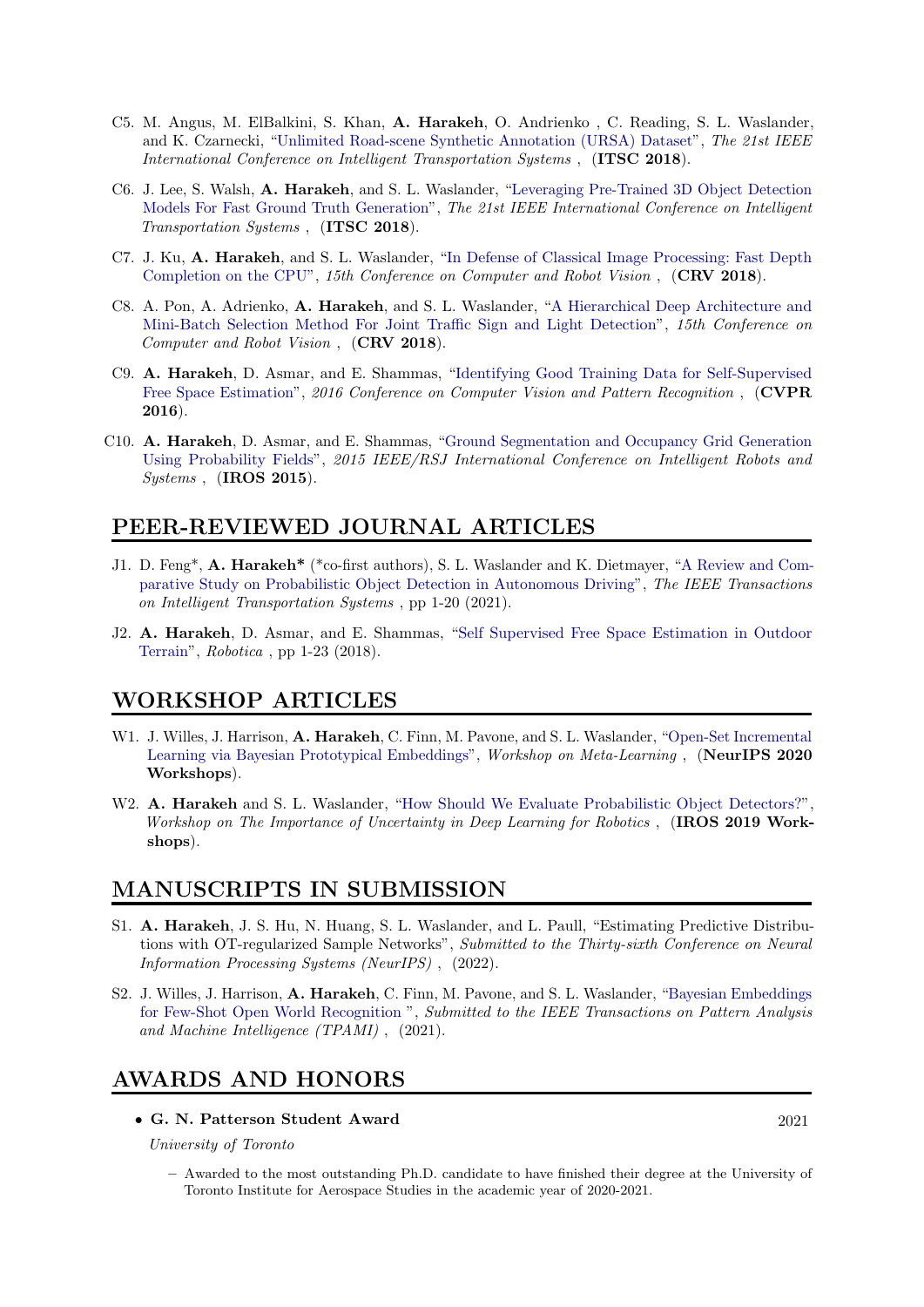#### • Molson Kenneth Fellowship Award 2021

University of Toronto

– Awarded to Ph.D. candidates with highest academic standing at the University of Toronto Institute for Aerospace Studies.

# FELLOWSHIPS AND SUCCESSFUL GRANT PROPOSALS

| • Compute Canada Resource Allocation Competition | 2022 |
|--------------------------------------------------|------|
| Mila - Quebec AI Institute                       |      |
| - Co-written with Liam Paull (PI).               |      |
| - Compute resources valued at $24,601$ CAD.      |      |
| • IVADO Postdoctoral Research Funding            | 2021 |
| Mila - Quebec AI Institute                       |      |
| $-70,000 \text{ CAD/year}$ for two years.        |      |
|                                                  |      |

# SELECTED TALKS

| 1. Carrefour DEEL Seminar on Uncertainties for Object Detection | Virtual Event, 2022   |
|-----------------------------------------------------------------|-----------------------|
| 2. RSS 2021 Pioneers Workshop (Selected as an RSS 2021 Pioneer) | Virtual Event, 2021   |
| 3. University of Toronto Robotics Institute AV Workshop         | Virtual Event, 2021   |
| 4. IROS 2019 Workshop on Uncertainty in Deep Learning           | Macao, China, 2019    |
| 5. U of T Robotics Institute Inaugural Fall Workshop            | Toronto, Canada, 2019 |
| 6. Toronto Machine Learning Summit                              | Toronto, Canada, 2018 |
| 7. Vector Institute Endless Summer School                       | Toronto, Canada, 2018 |

# RESEARCH EXPERIENCE

#### Research Supervisor 2021-Current

University of Montreal, Montreal, QC, Canada

• Supervising two Ph.D. and two Master's students working on Continual Robot Learning and Probabilistic Modeling.

#### Research Supervisor 2019-2021

University Of Toronto Institute for Aerospace Studies (UTIAS), Toronto, ON, Canada

- Supervising two Master's students working on monocular 3D object detection and incremental learning for image classification.
- Lead to publications C2, W1, and S2.

#### Perception Team Lead 2017-2018

[Autonomoose Project,](https://www.autonomoose.net/) University Of Waterloo, Waterloo, ON, Canada

- Supervised a group of 9 undergraduate and Master's students working on the following topics: 3D Object Detection, Semantic Segmentation, Synthetic Data Generation, Human-In-The-Loop 3D Data Labeling.
- Provided perception algorithms for several autonomous driving demos in [CES 2017](https://www.ces.tech/) and [VTC 2017.](http://www.ieeevtc.org/vtc2017fall/)
- Lead to publications C4, C5, C6, C7, and C8.

#### Research Intern 2016

King Abdullah University of Science and Technology, Thuwal, KSA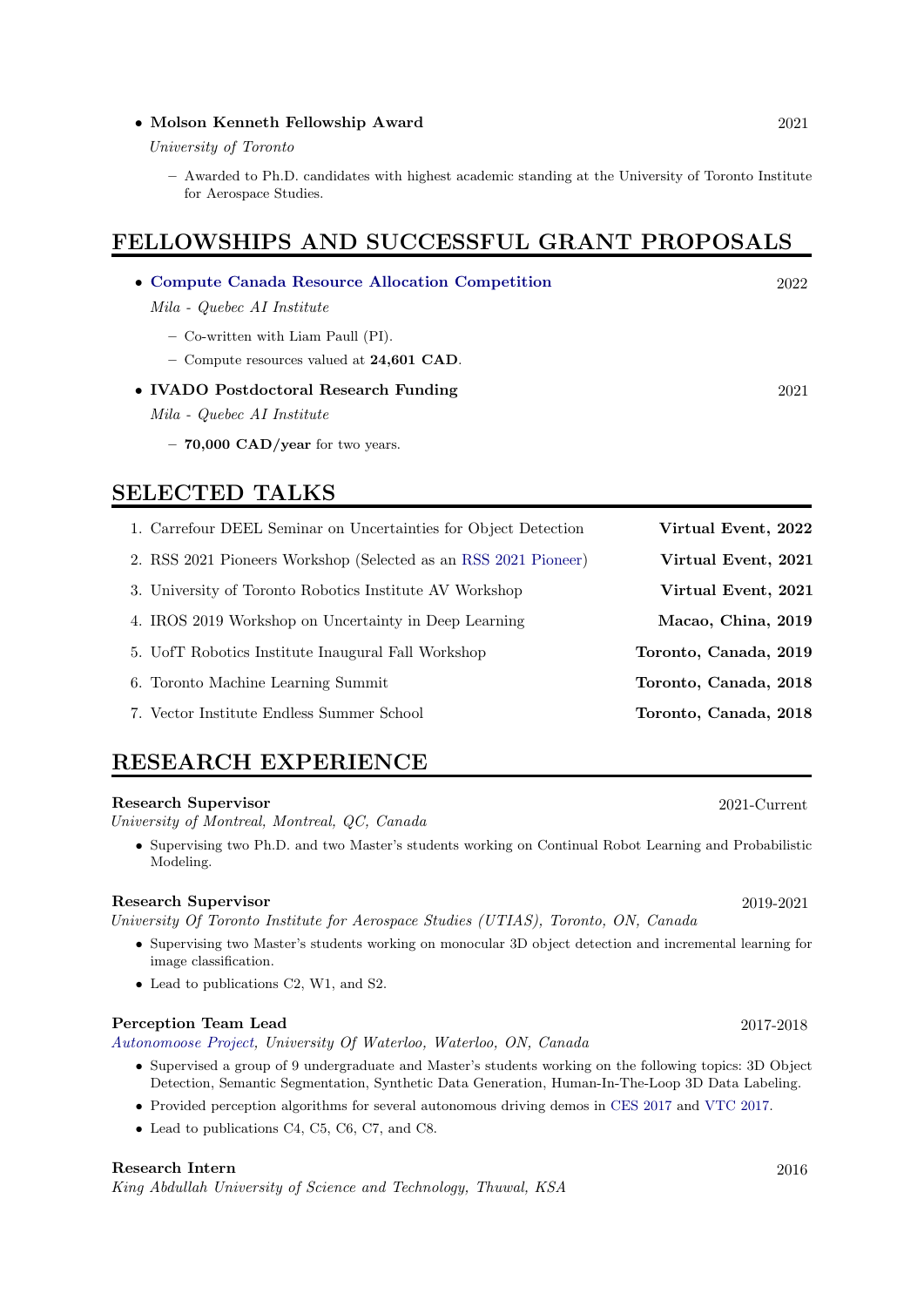• Research on 3D object detection for autonomous driving at [IUVL](https://ivul.kaust.edu.sa/Pages/Home.aspx) headed by [Bernard Ghanem.](http://www.bernardghanem.com/)

### Research Intern 2013

University Of Wisconsin, Madison, WI, USA

• Designed and built a cost efficient microfluidics chip using EWOD (Electrowetting) technology under the supervision of [John G. Webster.](https://directory.engr.wisc.edu/display.php/faculty/webster_john?page=bme&search=faculty&item=webster_john)

# INDUSTRY EXPERIENCE

#### Machine Learning Research Engineer Apr-Jun 2021

[RydeSafely,](https://www.rydesafely.com/) Toronto, ON, Canada

• Designed tools to perform uncertainty estimation, out-of-distribution (OOD) detection, and active learning for 3D object detectors in the context of autonomous vehicles.

#### Associate Researcher May-Dec 2019

#### [Noah's Ark Labs \(Huawei Technologies\),](http://www.noahlab.com.hk) Markham, ON, Canada

• Designed perception algorithms that were deployed as part of a real-time autonomous vehicle stack.

#### Subject Matter Expert May-Oct 2018

[Coursera,](https://www.coursera.org/) Toronto, ON, Canada

• Created slides, video scripts, and coding projects for the massive open online course (MOOC) titled [Visual](https://www.coursera.org/learn/visual-perception-self-driving-cars) [Perception for Self-Driving Cars.](https://www.coursera.org/learn/visual-perception-self-driving-cars)

# TEACHING EXPERIENCE

#### University of Waterloo

Department of Mechanical and Mechatronics Engineering

- Spring 2018, Spring 2017: Tutorial Instructor, MTE 203 Advanced Calculus, (∼100 students)
- Winter 2018: Teaching Assistant, ME 640 Autonomous Mobile Robotics, (∼30 students)
- Fall 2017: Lab Instructor, MTE 544 Autonomous Mobile Robotics, (∼60 students)
- Spring 2017: Course Designer and Instructor, [ME 780 Perception for Autonomous Driving](http://wavelab.uwaterloo.ca/indexaef8.html?page_id=481), (∼10 students)

#### American University of Beirut

Department of Mechanical Engineering

- Spring 2016: Teaching Assistant, MECH 642 Computer Vision, (∼25 students)
- Spring 2015: Teaching Assistant, MECH 650 Autonomous Mobile Robotics, (∼25 students)
- Fall 2015: Lab Instructor, MECH 530 Mechatronics System Design, (∼60 students)
- Fall 2014: Lab Instructor, MECH 430 Instrumentation and Measurements, (∼120 students)

# CONFERENCE/WORKSHOP ORGANIZATION

[Robotics Science and Systems \(RSS\) 2022,](https://roboticsconference.org/committees/organizers/) Pioneers Chair 2022 New York City, NY, USA

# ACADEMIC SERVICES

- Guest Editor for [Frontiers in Computer Vision Journal.](https://www.frontiersin.org/research-topics/35632/making-visual-slam-useful-for-real-world-applications)
- Reviewer for CVPR, ICCV, ECCV, ACCV, ICRA, IROS, ICLR, and NeurIPS conferences.
- Member of Toronto Machine Learning Summit [\(TMLS\)](https://torontomachinelearning.com/about-us/#our-team) steering committee (2018 2019).